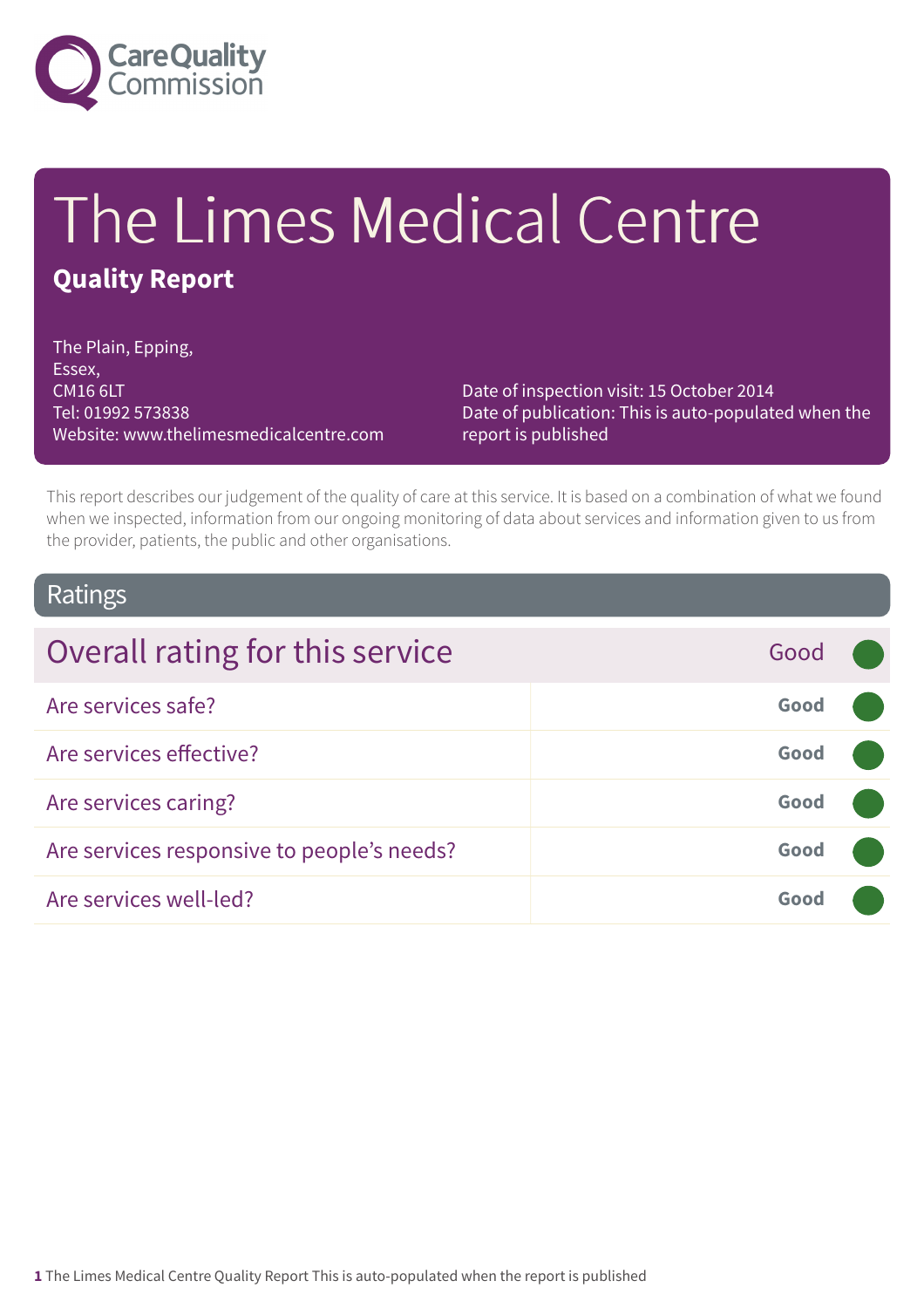# Summary of findings

### **Contents**

| Summary of this inspection                  | Page           |  |
|---------------------------------------------|----------------|--|
| Overall summary                             | $\overline{2}$ |  |
| The five questions we ask and what we found | 3              |  |
| What people who use the service say         | 5              |  |
| Detailed findings from this inspection      |                |  |
| Our inspection team                         | 6              |  |
| Background to The Limes Medical Centre      | 6              |  |
| Why we carried out this inspection          | 6              |  |
| How we carried out this inspection          | $\overline{7}$ |  |
| Detailed findings                           | 8              |  |

### Overall summary

#### **Letter from the Chief Inspector of General Practice**

We conducted a scheduled announced inspection on 15 October 2014 under the new approach.

Our key findings were as follows:

- The practice was warm, friendly, caring and responsive. The practice listened to and acted on the views of patients. Following concerns raised about telephone access, an analysis of telephone calls was carried out to identify times during the day when the practice experienced high volumes of telephone calls. As a result of the analysis extra staff were deployed to take telephone calls to reduce patient waiting times.
- The practice provided a safe service in an environment which was well managed and risks to staff and patients were identified and minimised.
- Staff were trained and supported to deliver high quality patient care and treatment and to improve outcomes and experiences for patients. The practice provided flexible options for patients to book, reschedule and cancel their appointments. Patients could book and rearrange routine and non-urgent appointments using the practice 24 hour automated telephone booking system or online via the practice website.

The practice offered free Wi Fi to patients so that they could access the internet while they waited for their appointments.

#### **Professor Steve Field (CBE FRCP FFPH FRCGP)**

Chief Inspector of General Practice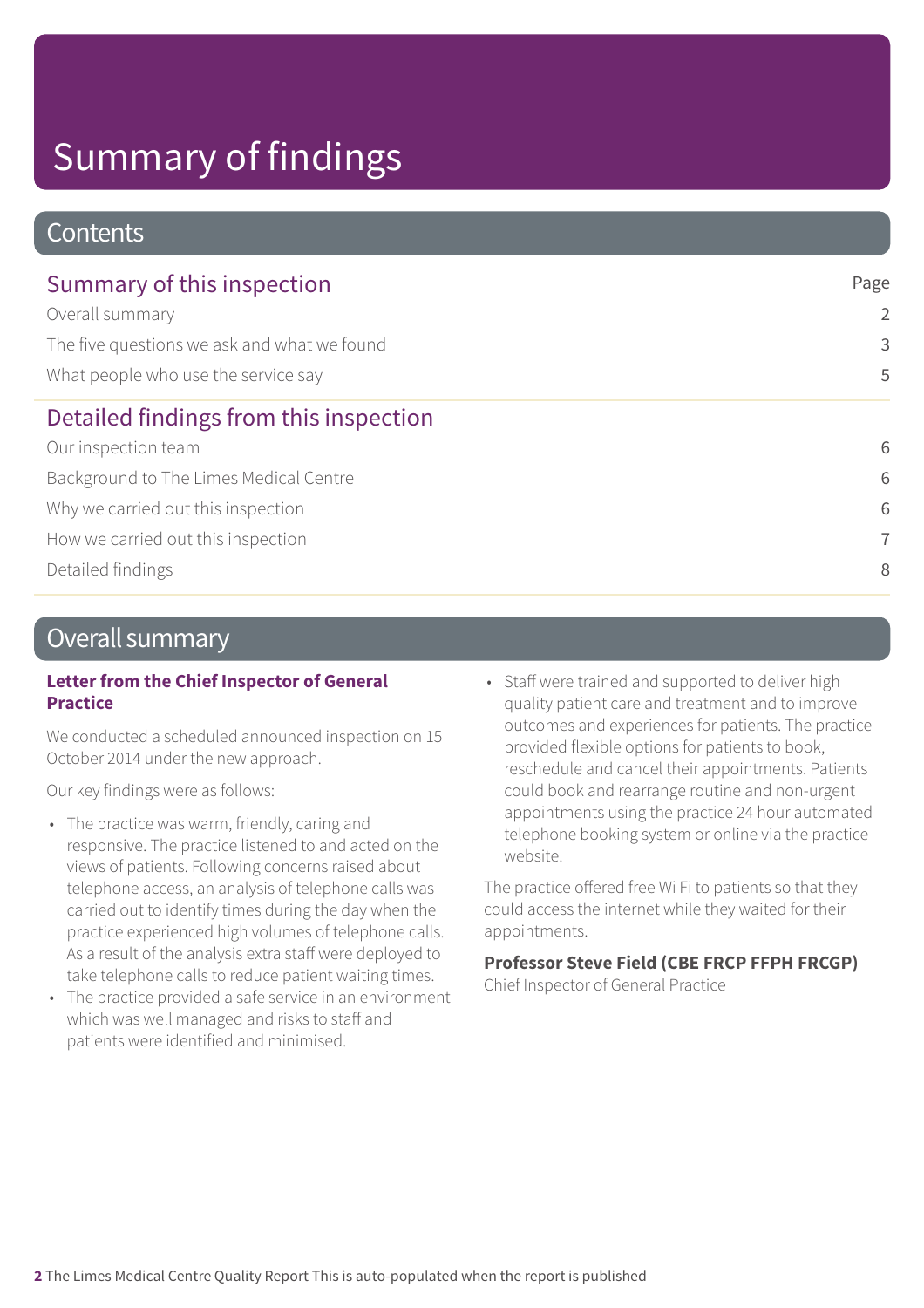### The five questions we ask and what we found

We always ask the following five questions of services.

#### **Are services safe?**

The practice is rated as good for safe. Staff understood and fulfilled their responsibilities to keep patients safe and to raise and report concerns, incidents and near misses. Lessons were learned and communicated widely to support improvement. Information about safety was recorded, monitored, appropriately reviewed and addressed. Risks to patients were assessed and well managed. There were enough staff to keep people safe.

#### **Are services effective?**

The practice is rated as good for effective. Data showed patient outcomes were at or above average for the locality. National Institute for Health and Care Excellence(NICE) guidance was used routinely in the planning and delivery of patient care and treatment. People's needs were assessed and care planned and delivered in line with current legislation. This included assessment of capacity and the promotion of good health and self-care. Training was planned and delivered to address each staff member's personal goals and to enhance the delivery of patient care. There was evidence of strong multidisciplinary working.

#### **Are services caring?**

The practice is rated as good for caring. Data showed patients rated the practice higher than others for almost all aspects of care. Feedback from patients about their care and treatment was consistently and positive. We observed a patient centred culture and found evidence that staff were motivated and inspired to offer kind and compassionate care. Staff took into consideration patients emotional and wellbeing needs and planned services that supported patients and met these needs. We found many positive examples to demonstrate how people's choices and preferences were valued and acted on.

#### **Are services responsive to people's needs?**

The practice is rated as outstanding for responsive. We found the practice had initiated positive service improvements for their patients. The practice had implemented suggestions for improvements and made changes to the way it delivered services as a consequence of feedback from the Patient Participation Group (PPG). The practice had reviewed the needs of their local population and tailored its services to meet these needs.

Patients reported good access to the practice with a named GP or GP of choice, with continuity of care and urgent appointments

**Good –––**

**Good –––**

**Good –––**

**Good –––**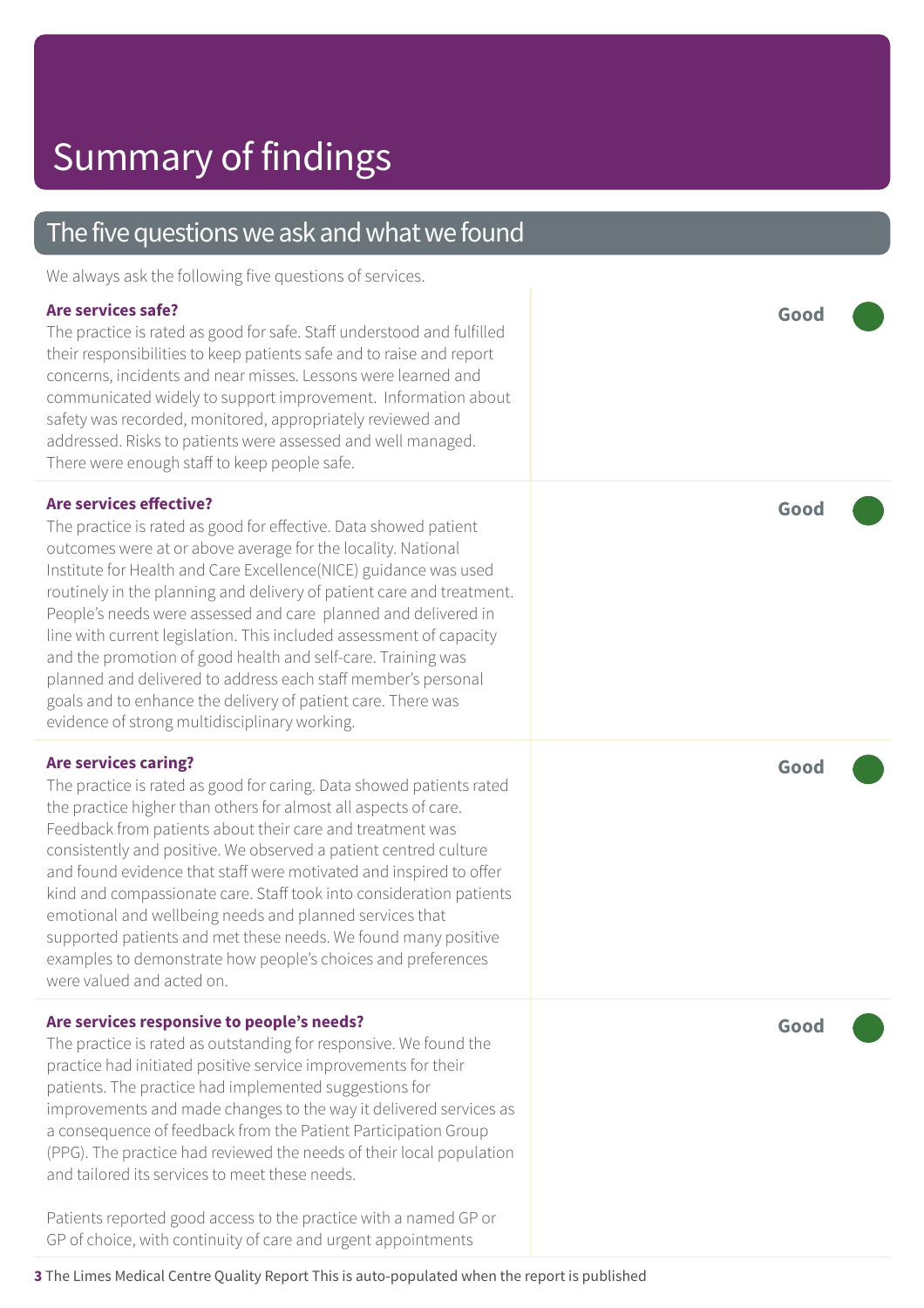available the same day. The practice had good facilities and was well equipped to treat patients and meet their needs. There was an accessible complaints system with evidence demonstrating that the practice responded quickly to issues raised. There was evidence of shared learning from complaints with staff and other stakeholders.

#### **Are services well-led?**

The practice is rated as good for well-led. The practice had a clear vision and strategy to deliver safe, high quality outcomes for patients. Staff were clear about the vision and their responsibilities in relation to this. There was a clear leadership structure and staff felt supported by management. The practice had a number of policies and procedures to govern, monitor and improve activity. These were reviewed in order to reflect best practice. The quality and safety of services provided was monitored consistently and risks were identified and managed appropriately. Issues were addressed immediately and revisited during formal meetings. The practice was receptive to patient and staff feedback and acted upon this feedback to improve services.

**Good –––**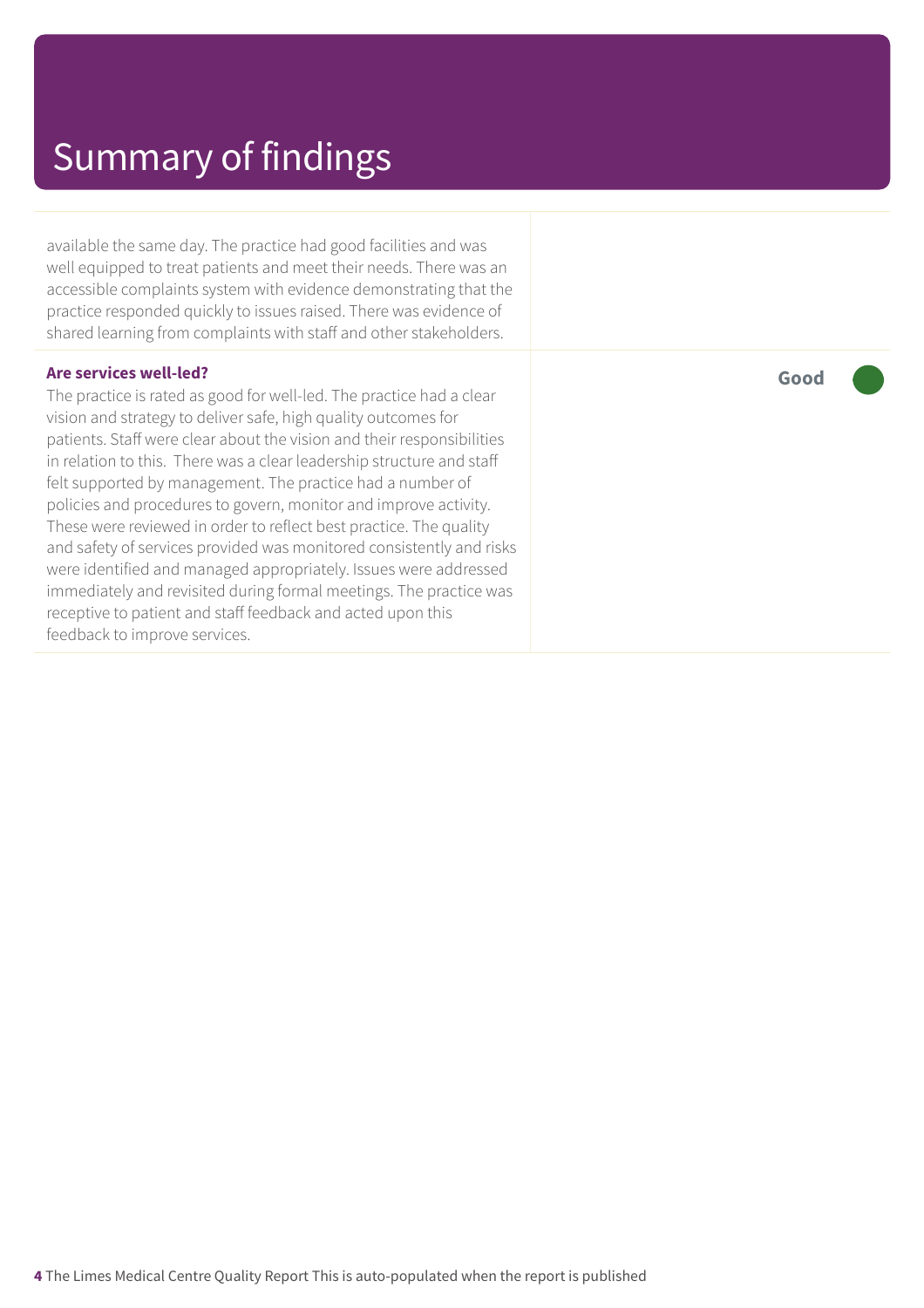### What people who use the service say

Patients who we spoke with on the day of our inspection and those who completed comment cards prior to our visit made very positive comments about The Limes Medical Practice. They told us that they were very happy with the care and treatment that they received. 22 patients completed comment cards and the majority of these indicated that staff were caring and respectful. Patients told us that they felt listened to, that their treatments and care was explained to them in a way that they could understand and that staff responded to their needs in a timely way.

Patients told us that they were very happy with the care and treatment they received. They told us they were usually able to make same day appointments or to pre-book in advance. The majority of patients said they could always be seen by the GP of their choice. Some patients commented that this sometimes meant waiting for an appointment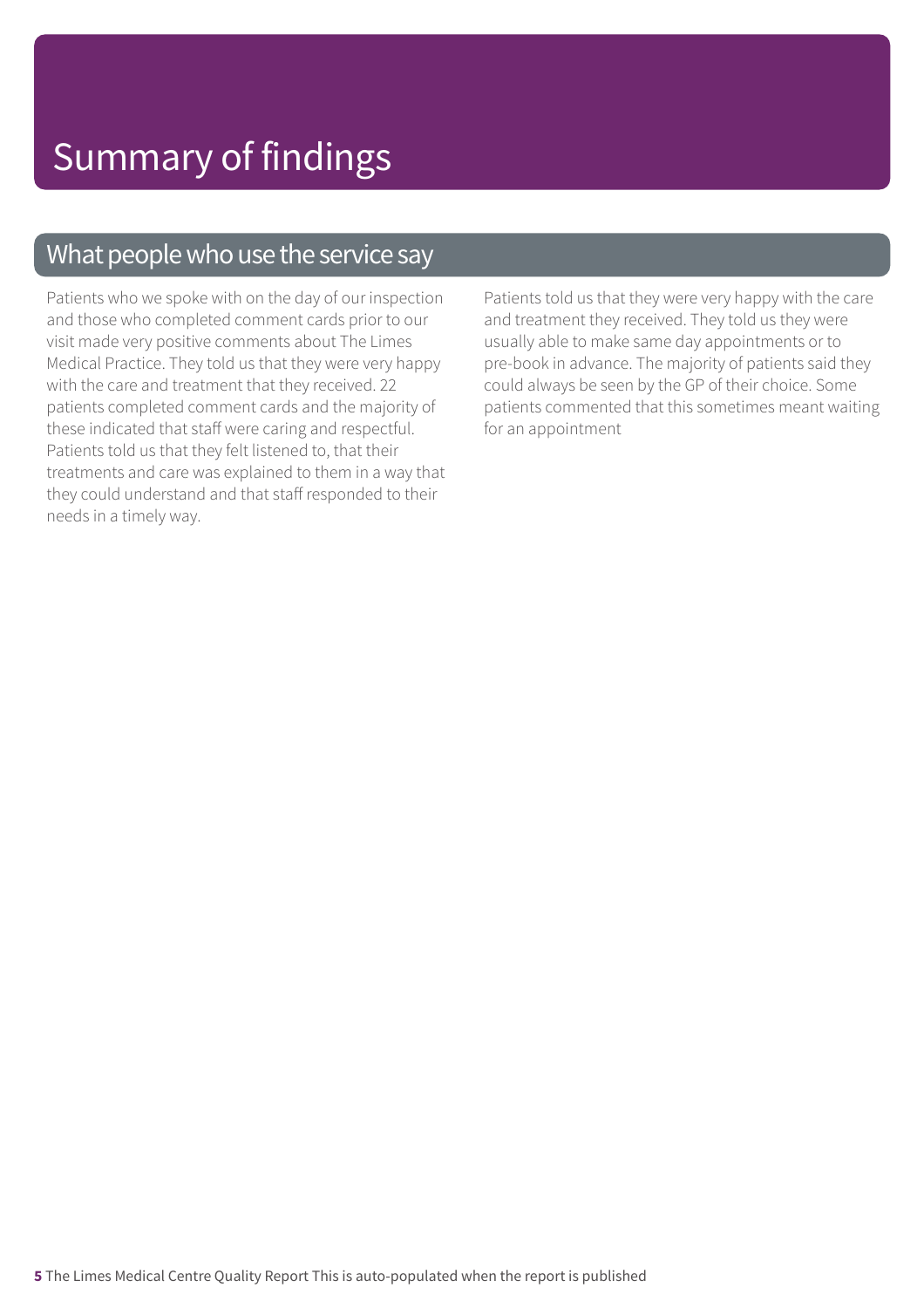

# The Limes Medical Centre **Detailed findings**

### Our inspection team

#### **Our inspection team was led by:**

Our inspection team was led by a **CQC Lead Inspector.** The team included a GP.

### **Background to The Limes** Medical Centre

The Limes Medical Practice is located on the outskirts of Epping Town. The practice services a large geographical area that covers Epping, North Weald, Theydon Bois, Nazeing and Waltham Abbey. The Limes Medical Practice provides services for approximately 23,000 patients living in the area. The practice has five branch surgeries, including two small surgeries in Nazeing and North Weald. The branch surgeries were not visited as part of this inspection.

The practice is a partnership between six GPs. The practice employs seven salaried GPs, two advanced nurse practitioners, five practice nurses and five health care assistants. In addition there is a team of administrative and reception staff who support the practice.

The Limes Medical Practice is a teaching practice and a number of GP Registrars (GPs in training) are working at the practice.

The practice is open between 8am and 6.30pm on weekdays. Pre-booked early morning and appointments from 7am on Tuesdays and Wednesdays; and late evening appointments up to 8pm on Mondays and Thursdays were available. Same day and pre-booked advance

appointments may be made in person, by telephone or online. The practice offers a 24 hour telephone access system where patients can book, cancel or reschedule appointments.

The Limes Medical Practice does not provide an out-of-hours service to patients. Details of how to access out-of-hours emergency and non-emergency treatment and advice was available within the practice and on its website.

### Why we carried out this inspection

We inspected The Limes Medical Practice as part of our new comprehensive inspection programme. This provider had not been inspected before and that was why we included them.

We carried out a comprehensive inspection of this service under Section 60 of the Health and Social Care Act 2008 as part of our regulatory functions. This inspection was planned to check whether the provider is meeting the legal requirements and regulations associated with the Health and Social Care Act 2008, to look at the overall quality of the service, and to provide a rating for the service under the Care Act 2014.

Please note that when referring to information throughout this report, for example any reference to the Quality and Outcomes Framework data, this relates to the most recent information available to the CQC at that time.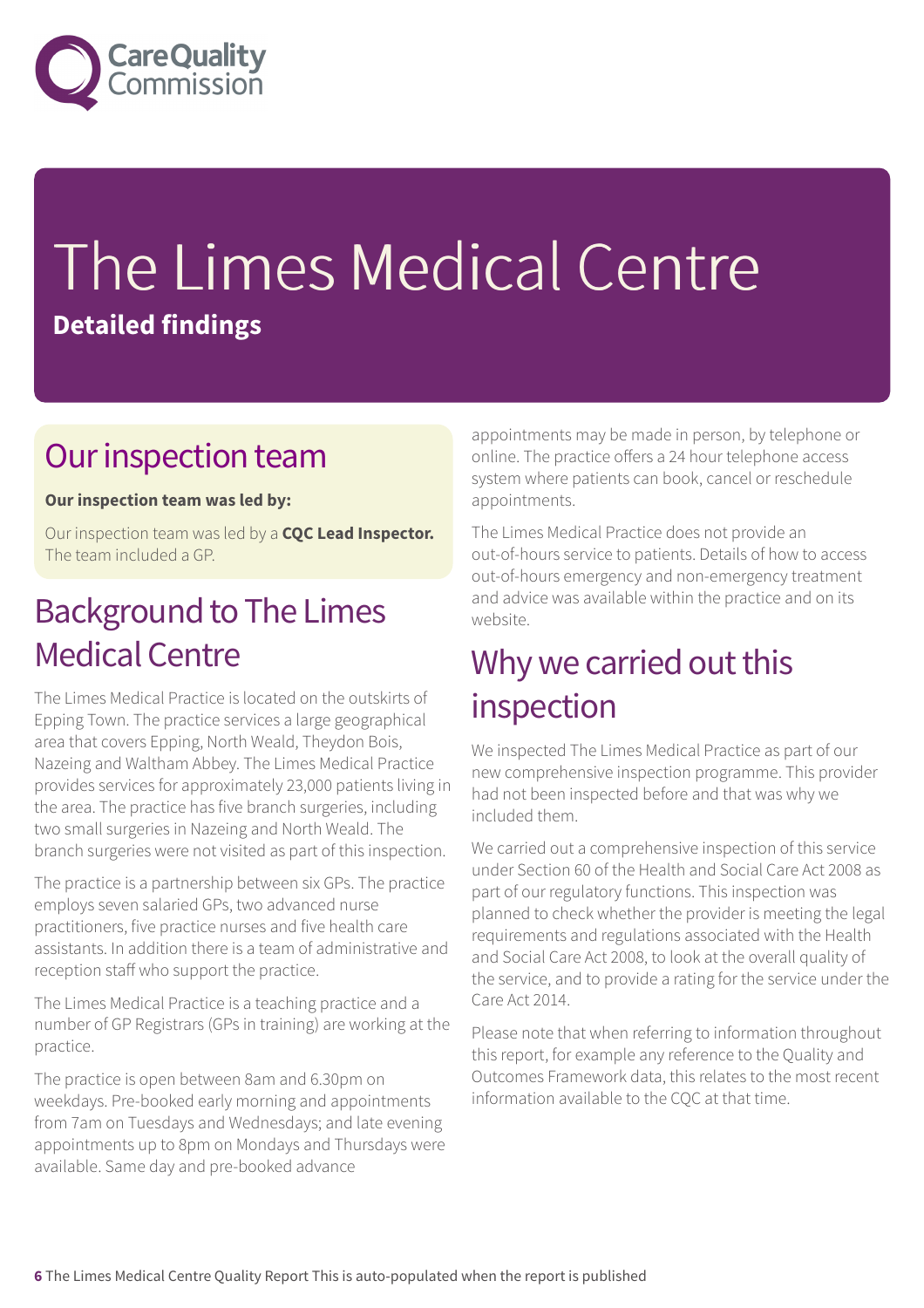# Detailed findings

### How we carried out this inspection

To get to the heart of patients' experiences of care and treatment, we always ask the following five questions:

- Is it safe?
- Is it effective?
- Is it caring?
- Is it responsive to people's needs?
- Is it well-led?

We also looked at how well services are provided for specific groups of people and what good care looks like for them. The population groups are:

- Older people
- People with long-term conditions
- Families, children and young people
- Working age people (including those recently retired and students)
- People living in vulnerable circumstances

• People experiencing poor mental health (including people with dementia)

Before visiting, we reviewed a range of information we hold about the practice and asked other organisations to share what they knew. We carried out an announced visit on 15 October 2014. During our visit we spoke with a range of staff including GP partners, salaried GPs, practice nurses, health care assistants, reception and administrative staff and the practice manager. We spoke with patients who used the service. We observed how people were being cared for and talked with carers and/or family members and reviewed personal care or treatment records of patients. We reviewed comment cards where patients and members of the public shared their views and experiences of the service.

The Limes Medical Practice had opted out of providing out-of-hours services (evenings and weekends). These services were provided by a local out-of-hours service and details of how to contact the service were available within the practice and on the practice website.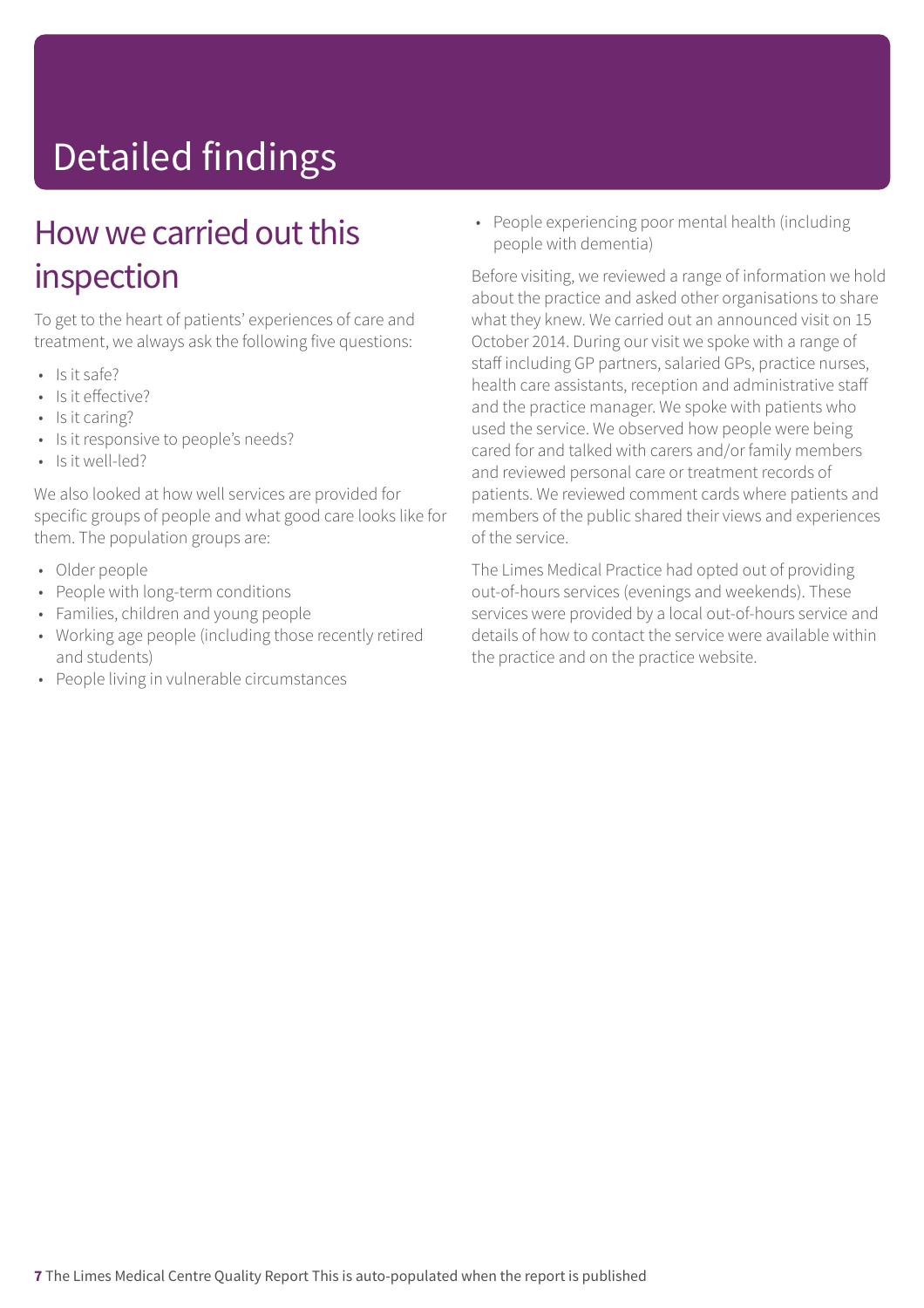### **Our findings**

#### Safe Track Record

The practice used a range of information to identify risks and improve quality in relation to patient safety. The practice had policies and procedures for reporting and responding to accidents, incidents and near misses. There were systems for dealing with the alerts received from the Medicines and Healthcare products Regulatory Agency (MHRA). The alerts had safety and risk information regarding medication and equipment, often resulting in the withdrawal of medication from use and return to the manufacturer. We saw that all MHRA alerts received by the practice had been actioned and completed. There were also arrangements for reviewing and acting on National Patient Safety Agency (NPSA) alerts. These are alerts that are issued to help reduce risks to patients who receive NHS care and to improve safety.

Complaints, accidents and other incidents such as significant events were reviewed regularly to monitor the practice's safety record and to take action to improve on this where appropriate. We reviewed safety records and incident reports and minutes of meetings where these were discussed for the last two years. This showed the practice had managed these consistently over time and so could evidence a safe track record over the long term.

Learning and improvement from safety incidents

The practice had a system in place for reporting, recording and monitoring significant events. Accidents, significant events and any other safety incidents were fully investigated and a root cause analysis was carried out to help determine where improvements could be made to avoid recurrence.

Staff including receptionists, administrators and nursing staff told us the practice had an open and transparent culture for dealing with incidents when things went wrong or where there were near misses. They told us that they were supported and encouraged to raise concerns and to report any areas where they felt patient care or safety could be improved.

Records were kept of significant events that had occurred during the last two years and these were made available to us. All ongoing significant events, concerns or complaints of a serious nature were discussed with staff during the

weekly practice meetings. These were also discussed and reflected upon at the GP partner meetings, which were held weekly. There was evidence that appropriate learning had taken place and that the findings were disseminated to relevant staff. Investigations into safety incidents were reviewed periodically to ensure that staff learning was embedded in practice and patient safety was improved.

Reliable safety systems and processes including safeguarding

The practice had systems to manage and review risks to vulnerable children, young people and adults. Practice training records made available to us showed that all staff had received relevant role specific training on safeguarding. Nursing and medical staff had undertaken safeguarding children level 3 training and appropriate training in safeguarding vulnerable adults. Staff we spoke with were able to demonstrate that they understood their responsibilities to keep patients safe and they knew the correct procedures for reporting concerns. The practice had two designated leads for safeguarding vulnerable adults and children. These leads had oversight for safeguarding and acted as a resource for the practice. Staff we spoke with were aware of whom the leads were and who they could speak to if they had any safeguarding concerns.

There was a system to highlight vulnerable patients on the practice's electronic records. This included information so staff were aware of any relevant issues when patients attended or failed to attend appointments; for example looked after children or those children who were subject to child protection plans, elderly patients and those who had learning disabilities. Vulnerable adults and children were discussed at weekly GP meetings and monthly multidisciplinary team meetings where local health visitors were invited to attend.

A chaperone policy was in place and visible on the waiting room noticeboard and in consulting rooms. Chaperone training had been undertaken by all nursing staff, including health care assistants. Patients we spoke with were aware that they could have a chaperone during their consultation, if they wished to do so.

Patients' individual records were written and managed in a way to help ensure safety. Records were kept on an an electronic system which collated all communications about the patient including scanned copies of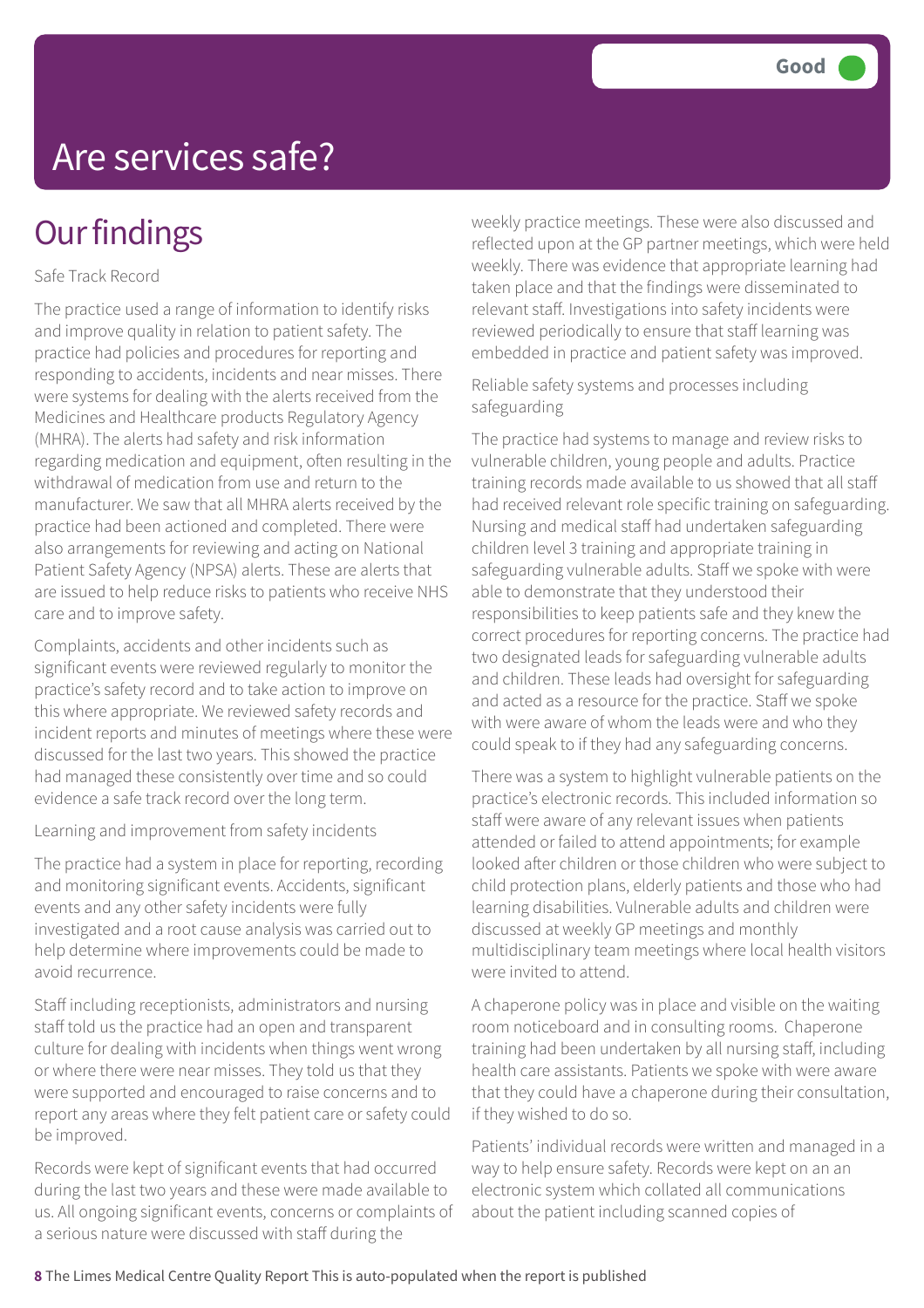communications from hospitals. We saw evidence that audits had been carried out to assess the completeness of these records and that action had been taken to address any shortcomings identified.

#### Medicines Management

Medicines were managed safely so that risks to patients were minimised. There were suitable arrangements for the secure storage of medicines, including vaccines, emergency medicines and medical oxygen. Medicines were stored at the appropriate temperature to ensure that they remained effective. The temperatures of fridges used to store medicines were checked daily to ensure that they did not exceed those recommended by the medicine manufacturer. We checked a sample of medicines, including those for use in a medical emergency and these were found to be in date.

Information about the arrangements for obtaining repeat prescriptions was made available to patients. Patients could order repeat prescriptions online via the practice electronic prescribing system. There was an onsite pharmacist and patients said that this was very helpful as they could usually pick up medicines following their appointment if needed. Prescriptions could also be sent electronically to the patients preferred pharmacy to avoid the need to attend the practice to pick up prescriptions. Information about the arrangements for requesting and obtaining repeat prescriptions was displayed in the practice and available on their website.

The practice followed national guidelines around medicines prescribing and repeat prescriptions. Patients we spoke with told us they were given information about any prescribed medicines such as side-effects and any contra-indications. They told us that that the repeat prescription service worked well and they had their medicines in good time. They also confirmed that their prescriptions were reviewed and any changes were explained fully.

#### Cleanliness & Infection Control

We observed the premises to be clean and tidy. The practice had suitable procedures for protecting patients against the risk of infection. Hand sanitising gels were available for patient and staff use. These were located at the entrance, reception area and throughout the practice as were posters promoting good hand hygiene. Hand

washing sinks with hand soap, hand gel and hand towel dispensers were available in treatment rooms. Patients we spoke with told us they always found the practice clean and had no concerns about cleanliness or infection control.

We saw there were cleaning schedules in place for general and clinical areas and cleaning records were kept. There were infection control policies and procedures for staff to follow, which enabled them to plan and implement control of infection measures. These included procedures for dealing with bodily fluids, handling and disposing of surgical instruments and dealing with needle stick injuries. Staff recognised patients who may be more vulnerable and susceptible to infections, such as babies, young children, older people and patients whose immune systems may be compromised due to illness, medicines or treatments. Records we viewed showed that all clinical staff underwent screening for Hepatitis B vaccination and immunity. People who were likely to come into contact with blood products, or were at increased risk of needle-stick injuries should receive these vaccinations to minimise risks of blood borne infections.

The practice had a lead for infection control who had undertaken further training to enable them to provide advice on the practice infection control policy and carry out staff training. We saw that audits were carried out annually to test the effectiveness of the infection control procedures within the practice and to identify any areas where improvements were needed. The results of recent audits were seen and where areas for improvements had been identified there were action plans in place to ensure that these improvements were made.

The practice had a policy for the management, testing and investigation of legionella (a bacteria found in the environment which can contaminate water systems in buildings). We saw records that confirmed the practice was carrying out regular checks in line with this policy in order to reduce the risk of infection to staff and patients.

#### Equipment

Staff we spoke with told us they had sufficient equipment to enable them to carry out diagnostic examinations, assessments and treatments. Medical equipment including blood pressure monitoring devices, scales, thermometers and emergency equipment such as an automatic external defibrillator were periodically checked and calibrated to ensure accurate results for patients. All portable electrical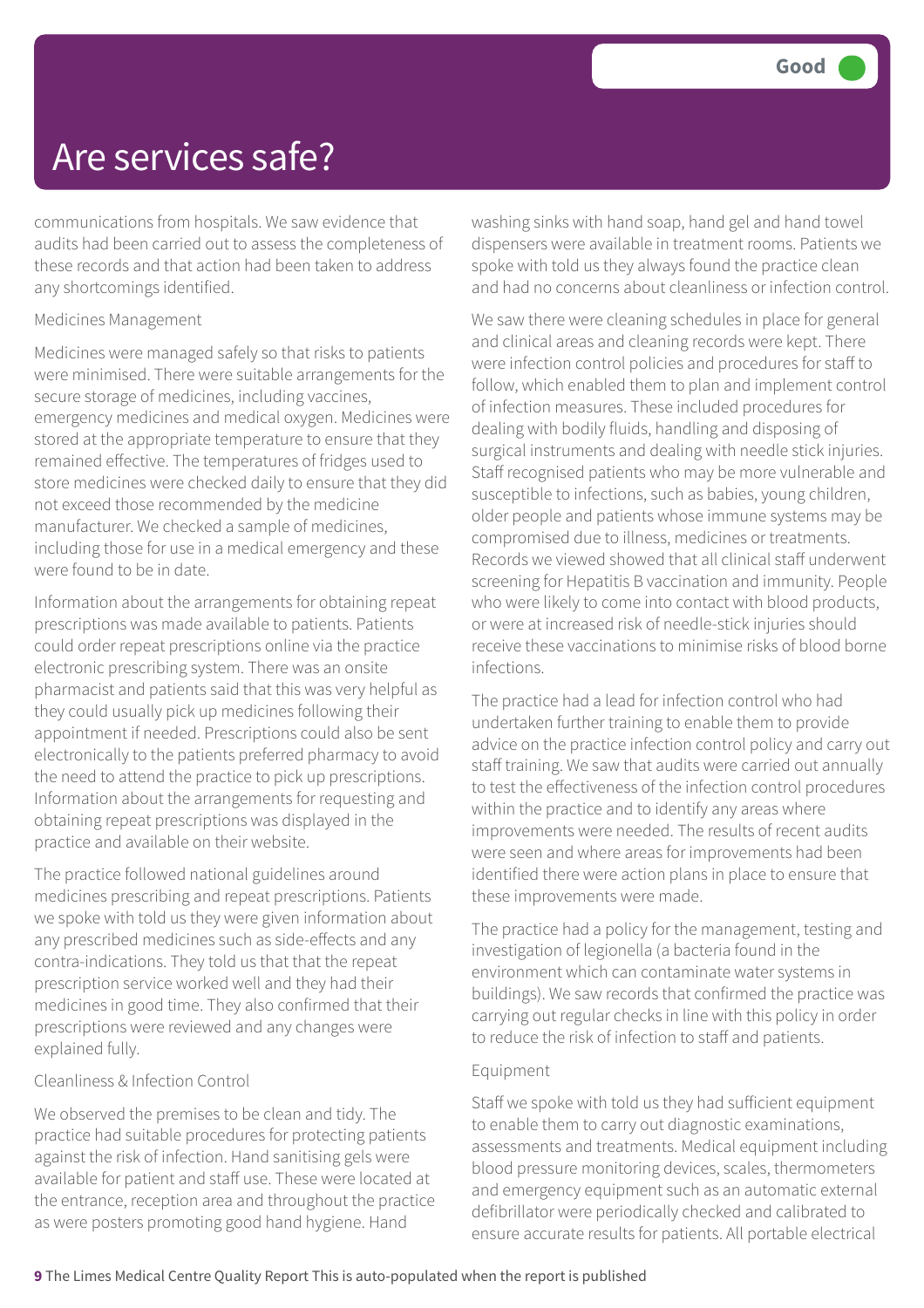equipment was routinely tested and displayed stickers indicating the last testing date. Equipment used in the practice was regularly checked by staff and records were kept to show when these checks were carried out. Where appropriate equipment was serviced in line with the manufacturer's recommendations.

#### Staffing & Recruitment

The practice had suitable and robust procedures for recruiting new staff to help ensure they were suitable to work in a healthcare setting. Records we looked at contained evidence that appropriate recruitment checks had been undertaken prior to employment. Employment references and criminal records checks were obtained for all newly appointed staff before they started work at the practice. The practice had a recruitment policy that set out the standards it followed when recruiting clinical and non-clinical staff. There were procedures in place for managing under-performance or any other disciplinary issues.

Staff told us there were always enough staff to maintain the smooth running of the practice and to ensure that patients were kept safe. The practice manager showed us records to demonstrate that actual staffing levels and skill mix were in line with planned staffing requirements. Staffing levels were regularly reviewed to ensure that there was appropriate cover to deal with day-to-day appointments and home visits. There were arrangements in place to ensure that extra staff were employed if required to deal with any changes in demand to the service as a result of both unforeseen and expected situations such as seasonal variations (winter pressures), or adverse weather conditions.

#### Monitoring Safety & Responding to Risk

The practice had systems, processes and policies in place to manage and monitor risks to patients, staff and visitors to the practice. These included annual and monthly checks of the building, the environment, medicines management, staffing, dealing with emergencies and equipment. The practice also had a health and safety policy and a dedicated lead for facilities who had oversight for maintaining the practice health and safety practices. Health and safety information was displayed for staff to see.

Monthly checks and audits were carried out to identify areas of risks and where improvements were needed. The results of audits were shared with staff during weekly and monthly meetings as were actions and learning points.

The practice had policies and procedures in place for recognising and responding to risks. Staff we spoke with told us that they aware of these procedures. Staff were able to demonstrate that they were aware of the correct action to take if they recognised risks to patients; for example they described how they would escalate concerns about an acutely ill or deteriorating child or a patient who was experiencing a mental health issue or crisis.

#### Arrangements to deal with emergencies and major incidents

The practice had arrangements in place to manage emergencies. There were procedures in place for staff to refer to when dealing with emergency situations. We saw records showing all staff had received training in basic life support. Emergency equipment was available at dedicated points within the practice, including oxygen and an automated external defibrillator (used to attempt to restart a person's heart in an emergency). All staff asked knew the location of this equipment and records we viewed confirmed these were checked regularly.

Emergency medicines were available in a secure area of the practice and all staff knew of their location. These included those for the treatment of cardiac arrest, anaphylaxis (allergic reaction) and hypoglycaemia (low blood sugar). Processes were also in place to check emergency medicines were within their expiry date and suitable for use. All the medicines we checked were in date and fit for use.

A detailed and comprehensive business continuity plan was in place to deal with a range of emergencies that may impact on the daily operation of the practice. The plan identified key members of staff and their roles and responsibilities in identifying and managing risks to the provision of service from the practice. Risks identified included power failure, adverse weather, unplanned sickness and access to the building. The document also contained relevant contact details for staff to refer to. Staff we spoke with described how they had dealt with an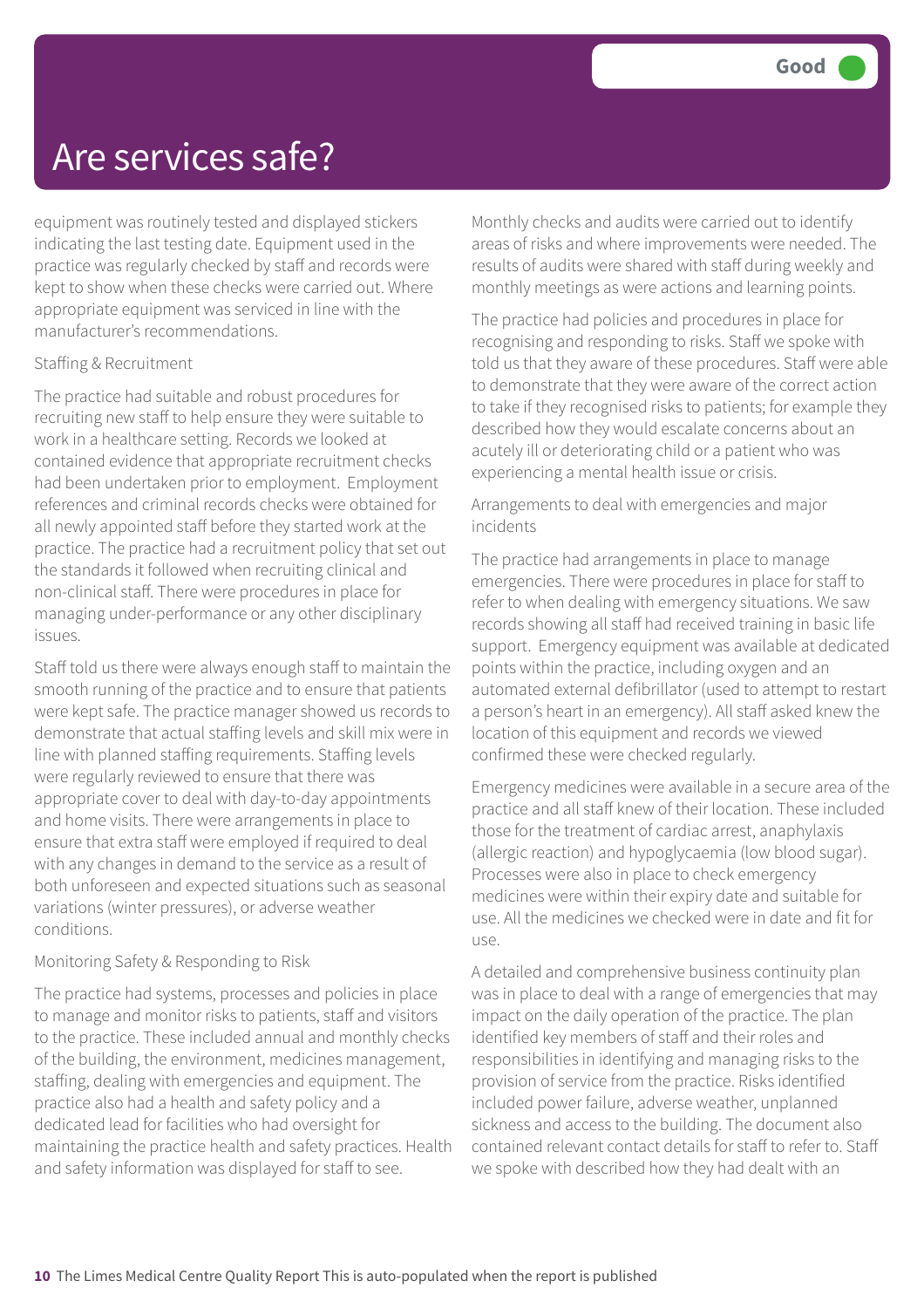emergency situation in 2013 due to a power failure at the practice. Services were relocated to the branch surgeries and staff were available to transport patients where this was needed.

A fire risk assessment had been undertaken that included actions required to maintain fire safety. We saw records that showed staff were up to date with fire training and that regular fire drills were undertaken.

Risks associated with service and staffing changes (both planned and unplanned) were required to be included on the practice risk log.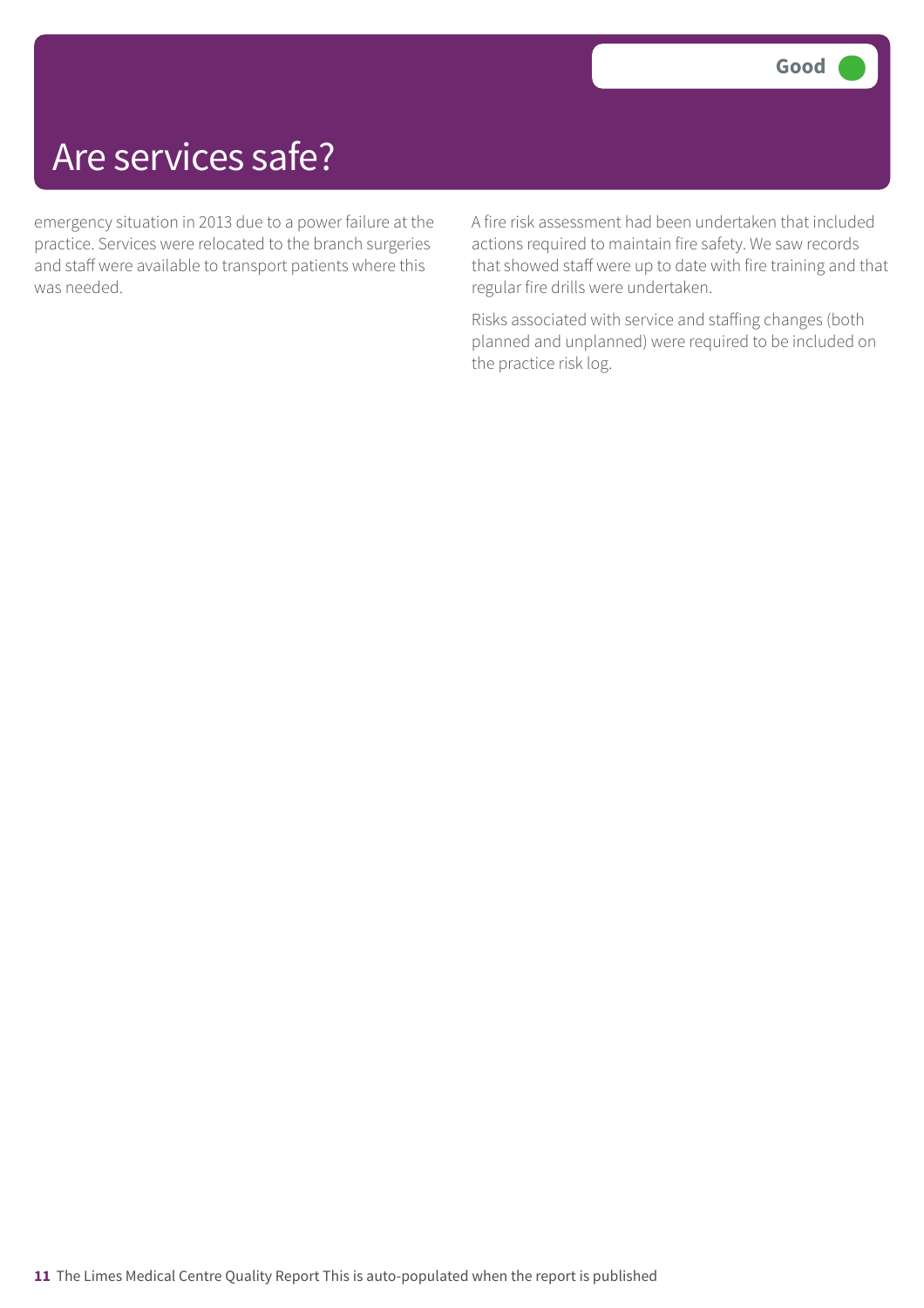# Are services effective?

(for example, treatment is effective)

## **Our findings**

Effective needs assessment

The GPs and nursing staff we spoke with could clearly outline their rationale for the delivery of patient care and treatment. Staff were familiar with current best practice guidance accessing guidelines from the National Institute for Health and Care Excellence (NICE) and from local commissioners. Information, new guidance and changes to current guidelines was made available to and shared with staff by email notifications and during staff meetings so as to ensure that practices were in line with current guidelines to deliver safe patient care and treatments. We found the GPs were utilising clinical templates to provide thorough and consistent assessments of patient needs. Records we saw showed us that the practice's performance for antibiotic prescribing was comparable to similar practices.

The practice had dedicated GP leads in specialist clinical areas such as diabetes, heart disease and asthma and the practice nurses supported this work which allowed the practice to focus on specific conditions. The healthcare assistants skills and knowledge was continually developed to help support the practice. Healthcare assistants we spoke with told us that they were involved in lead areas such as smoking cessation, unplanned admission avoidance and well person clinics.

We saw no evidence of discrimination when making care and treatment decisions. Interviews with GPs showed that the culture in the practice was that patients were referred on need and that age, sex and race was not taken into account in this decision-making.

Management, monitoring and improving outcomes for people

Staff from across the practice had key roles in the monitoring and improvement of outcomes for patients. These roles included data input, child protection alerts management and medicines management. The information staff collected was then collated by the practice manager and deputy practice manager to support the practice to carry out clinical audits.

The practice participated in clinical audits and peer review, which led to improvements in clinical care. Clinical audits and peer review are ways in which the delivery of patient

treatment and care is reviewed and assessed to identify areas of good practice and areas where practices can be improved. The GPs told us clinical audits were often linked to medicines management information, safety alerts. We saw that clinical audits were carried out following safety alerts about side effects of some medicines for patients with particular medical conditions. Following the audit the GPs carried out medication reviews for patients who were prescribed these medicines and altered their prescribing practice, in line with the guidelines.

Doctors in the practice undertook minor surgical procedures in line with their registration under the Health and Social Care Act 2008 and NICE guidance. The staff were appropriately trained and kept up to date with their knowledge. They also regularly carried out clinical audits on their results and used that in their learning.

The GP partners showed us how the practice was making use of reference data collected by the NHS in order to gain an insight into the effectiveness of the practice. This included information taken from the Quality Outcomes Framework (QOF) system; part of the General Medical Services (GMS) contract for general practices where practices are rewarded for the provision of quality care. The practice's overall QOF score for the clinical indicators was in line with or higher than the local and national average, demonstrating that they were providing effective assessments and treatments for patients.

Staff regularly checked that patients receiving repeat prescriptions had been reviewed by the GP. They also checked that all routine health checks were completed for long-term conditions such as diabetes and the latest prescribing guidance was being used. The IT system flagged up relevant medicines alerts when the GP went to prescribe medicines. We were shown evidence to confirm that following the receipt of an alert the GPs had reviewed the use of the medicine in question and where they continued to prescribe it outlined the reason why they decided this was necessary. The evidence we saw confirmed that the GPs had oversight and a good understanding of best treatment for each patient's needs.

#### Effective staffing

The practice employed staff who were appropriately skilled and qualified to perform their roles. Robust checks had been made on new staff to ensure they were suitable for a role in healthcare. We looked at employment files,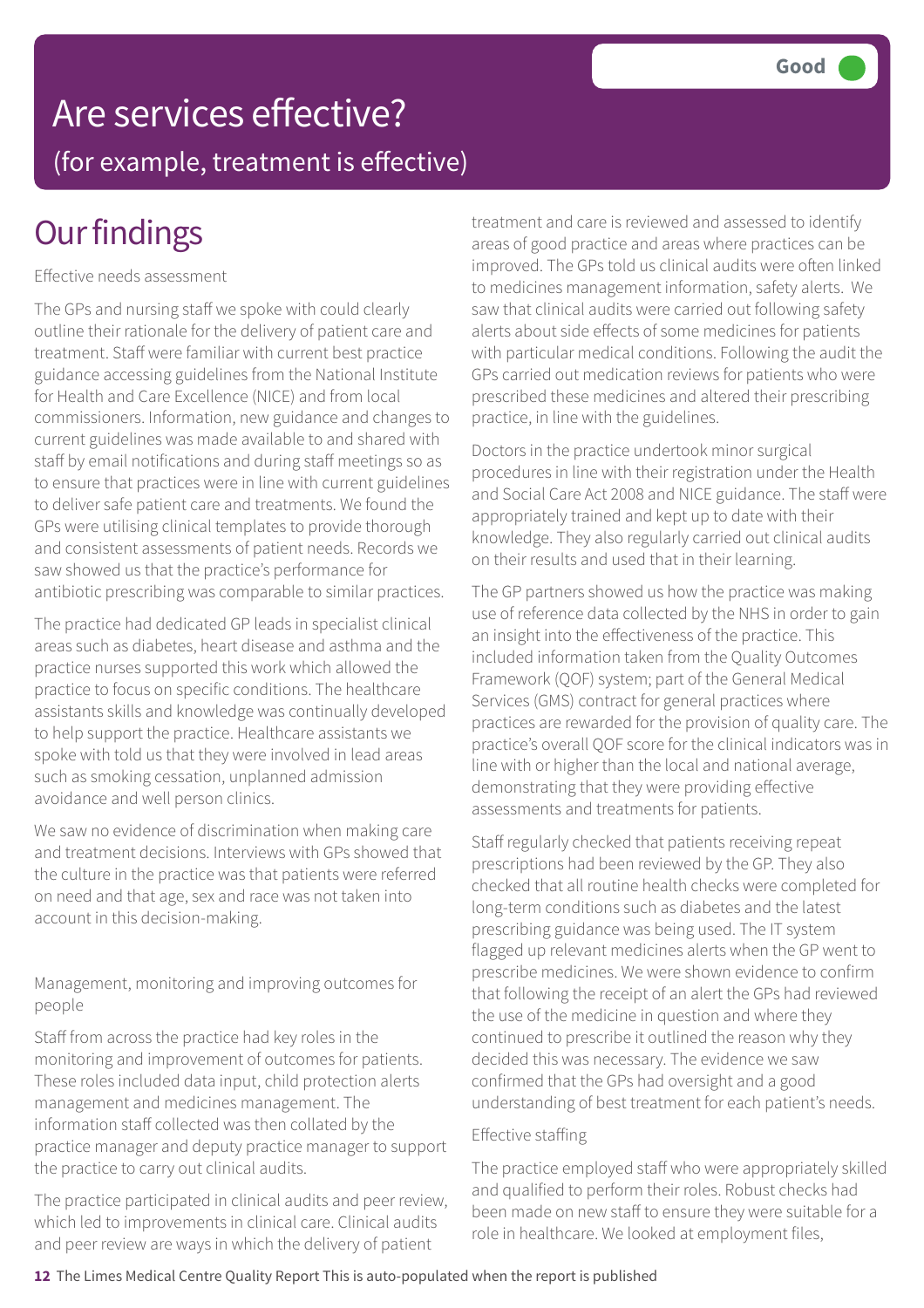### Are services effective? (for example, treatment is effective)

appraisals and training records for three members of staff. We saw evidence that all staff were appropriately qualified and trained, and where appropriate, had current professional registration with the Nursing and Midwifery Council (NMC) and General Medical Council (GMC). We saw that staff undertook relevant training and reflective practice to enable them to maintain continuous professional development to meet the revalidation requirements for their professional registration.

All new staff underwent a period of induction to the practice. There were tailored induction packs to support new staff according to their role and job description. Support was available to all new staff to help them settle into their role and to familiarise themselves with relevant policies, procedures and practices.

Training and development needs were identified through annual appraisal of staff performance. Staff had personal development plans, which were kept under review. We saw that where staff had identified training interests that arrangements had been made to provide suitable courses and opportunities. Nursing staff told us that they received regular clinical supervision, support and advice from the GPs when needed. The practice also had systems in place for identifying and managing staff performance should they fail to meet expected standards.

The practice had named GPs and nurses to act as leads for overseeing areas such as safeguarding, infection control, palliative care and treatment and staff training. One nurse had undertaken specialist training in the treatment of minor illness such as colds, flu, acute asthma, digestive complaints and urinary tract infections. This enabled the GPs to focus on more complex conditions.

#### Working with colleagues and other services

The practice worked with other service providers to meet patients' needs and manage complex cases. There were clear procedures for receiving and managing written and electronic communications in relation to patient's care and treatment. Correspondence including test and X ray results, letters including hospital discharge, out of hour's providers and the 111 summaries were reviewed and actioned on the day they were received. All staff we spoke with understood their roles and felt the system in place worked well. There were no instances within the last year of any results or discharge summaries which were not followed up appropriately.

The practice held monthly multidisciplinary team meetings to discuss the needs of complex patents e.g. those with end of life care needs or children on the at risk register. These meetings were attended by district nurses, social workers, palliative care nurses and decisions about care planning were documented in a shared care record.

#### Information Sharing

The practice had systems in place to provide staff with the information they needed. An electronic patient record EMIS was used by all staff to coordinate, document and manage patients' care. All staff were fully trained on the system, and commented positively about the system's safety and ease of use. This software enabled scanned paper communications, such as those from hospital, to be saved in the system for future reference.

Records we saw showed us that that multidisciplinary meetings took place at the practice with a range of other health professionals in attendance to co-ordinate care and meet the needs of the patients. Palliative care meetings took place monthly and doctors and managers from the practice met with Macmillan nurses to ensure there was a joined up approach to care and treatment for the patient.

#### Consent to care and treatment

We saw that the practice had a consent policy and consent forms. Patients and staff told us that they were asked for their consent prior to any treatment being carried out. The practice nurse confirmed written consent was always obtained from parents prior to immunisations given to their child. We also spoke with parents of young children. They told us the clinicians confirmed their relationship with the child and whether they agreed that their child could be immunised before care was provided.

Clinician's demonstrated an understanding of legal requirements when treating children. They understood Gillick competency. This is used to decide whether a child (16 years or younger) is able to consent to his or her own medical treatment, without the need for parental permission or knowledge.

Nurses and GPs we spoke with were aware of the Mental Capacity Act 2005. The Mental Capacity Act is designed to protect people who cannot make decisions for themselves or lack the mental capacity to do so.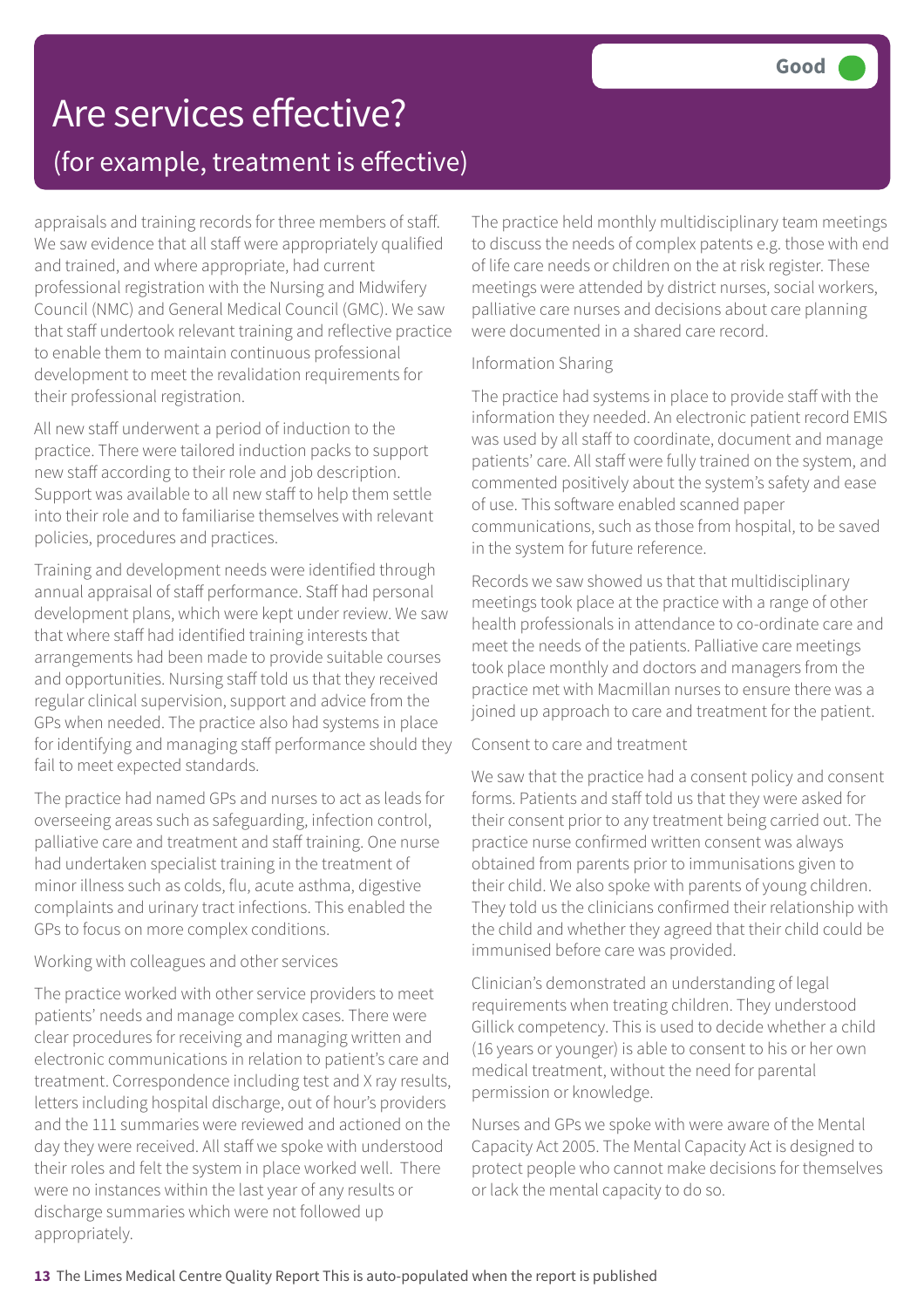### Are services effective? (for example, treatment is effective)

Patients with learning disabilities and those with dementia were supported to make decisions through the use of care plans which they were involved in agreeing. These care plans were reviewed annually (or more frequently if changes in clinical circumstances dictated it).

#### Health Promotion & Prevention

All newly registered patients were offered routine medical check-up appointments with a health care assistant. Patients between 40 and 74 years old who had not needed to attend the practice for three years and those over 75 years who had not attended the practice for a period of 12 months were encouraged to book an appointment for a general health check-up.

There was a range of health promotion leaflets available in the waiting area with information to promote good physical and mental health and lifestyle choices. We saw information about mental health, and domestic violence

advice and support was prominently displayed in waiting areas with helpline numbers and service details. Information available included advice on diet, smoking cessation, alcohol consumption, contraception within the practice and on the website. Sexual health and smoking cessation sessions were provided. There were also leaflets signposting patients to other local and national support and advice agencies. Information about health promotion was available on the practice website and patients were encouraged to access a local NHS supporting self-care booklet.

Information about the range of immunisation and vaccination programmes for children and adults were well signposted throughout the practice and on the website. Through discussion with staff and from records viewed we saw that the practice performed well and had a high uptake for both childhood and adult immunisation and vaccinations.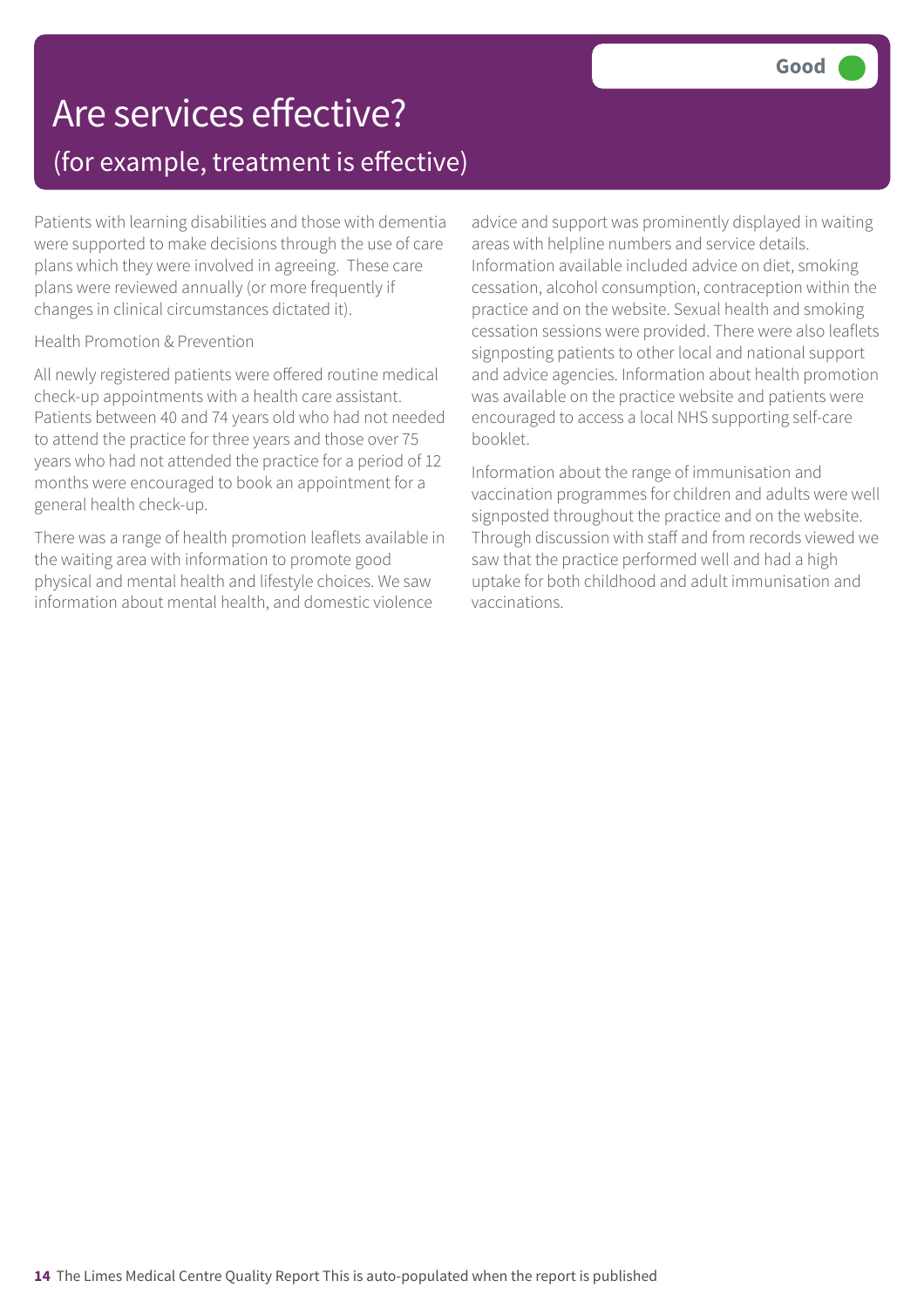# Are services caring?

### **Our findings**

Respect, Dignity, Compassion & Empathy

We spoke with three patients and reviewed the most recent data available for the practice on patient satisfaction, including comments made by patients who completed comment cards. We also looked at information from the national patient survey and a survey of patients undertaken by the practice's Patient Participation Group. The evidence from all these sources showed patients were generally satisfied with how they were treated and that this was with compassion, dignity and respect. For example 71% of patients who completed the national patient survey said that the last GP they saw was good at listening to them, 67% said that their GP was good at treating them with care and concern.

Patients completed CQC comment cards to provide us with feedback on the practice. We received 22 completed cards and the majority were positive about the service experienced. Patients said they felt the practice provided excellent care and treatment. Patients commented that staff were kind, efficient, helpful and caring. They said staff were respectful and treated them with dignity.

Staff were aware of the practices' policies for respecting patients' confidentiality, privacy and dignity. Reception staff told us that where patients wished to discuss any personal matters that they could use the practice manager's office, which was located close to the reception area. We saw that the practice switchboard was located in a room away from the reception desk which helped keep patient information private. Records showed that relevant staff had undertaken training on how to chaperone a patient, and were aware of the procedure. There were signs in the waiting areas and consulting rooms explaining that patients could ask for a chaperone during examinations. Patients we spoke with told us that they knew that they could have a chaperone during their consultation should they wish to do so.

The practice was easily accessible to patients with mobility issues. There were hearing loop facilities for patients who were hearing impaired. It was the practice policy that doctors and nurses came out to the waiting area to meet and greet patients at the time of their consultation and to assist patients who required help, such as patients with young children or those with mobility difficulties.

The practice had a range of anti-discrimination policies and procedures and staff told us if they had any concerns or observed any instances of discriminatory behaviour or where patients' privacy and dignity was not being respected they would raise these with the practice manager. The practice manager told us she would investigate these and any learning identified would be shared with staff. There was a clearly visible notice in the patient reception area stating the practice's zero tolerance for abusive behaviour. Receptionists told us referring to this had helped them diffuse potentially difficult situations.

Care planning and involvement in decisions about care and treatment

The practice had policies and procedures in place for obtaining patient's consent to care and treatment where people were able to give this. The procedures included information about people's right to withdraw consent. GP's and nurses we spoke with had a clear understanding of 'Gillick' competence in relation to the involvement of children and young people in their care and their capacity to give their own informed consent to treatment. They were knowledgeable about the Mental Capacity Act and the need to consider best interests decisions when a patient lacked the capacity to understand and make decisions about their care.

The patient survey information we reviewed showed patients responded positively to questions about their involvement in planning and making decisions about their care and treatment and generally rated the practice well in these areas. For example, data from the national patient survey showed 64% of practice respondents said the GP involved them in care decisions and 73% felt the GP was good at explaining treatment and results. While both these results were below average compared to CCG area, patients we spoke with during the inspection told us that nurses and GP's were extremely caring and spent time ensuring that they understood their treatment. The Practice Manager and GPs we spoke with told us that they were working on the areas identified within the survey to improve patient's experience.

Patients we spoke to on the day of our inspection told us that they felt listened to and supported by staff and had sufficient time during consultations to make an informed decision about the choice of treatment they wished to receive. They told us that information in relation to their health and the treatment that they received was explained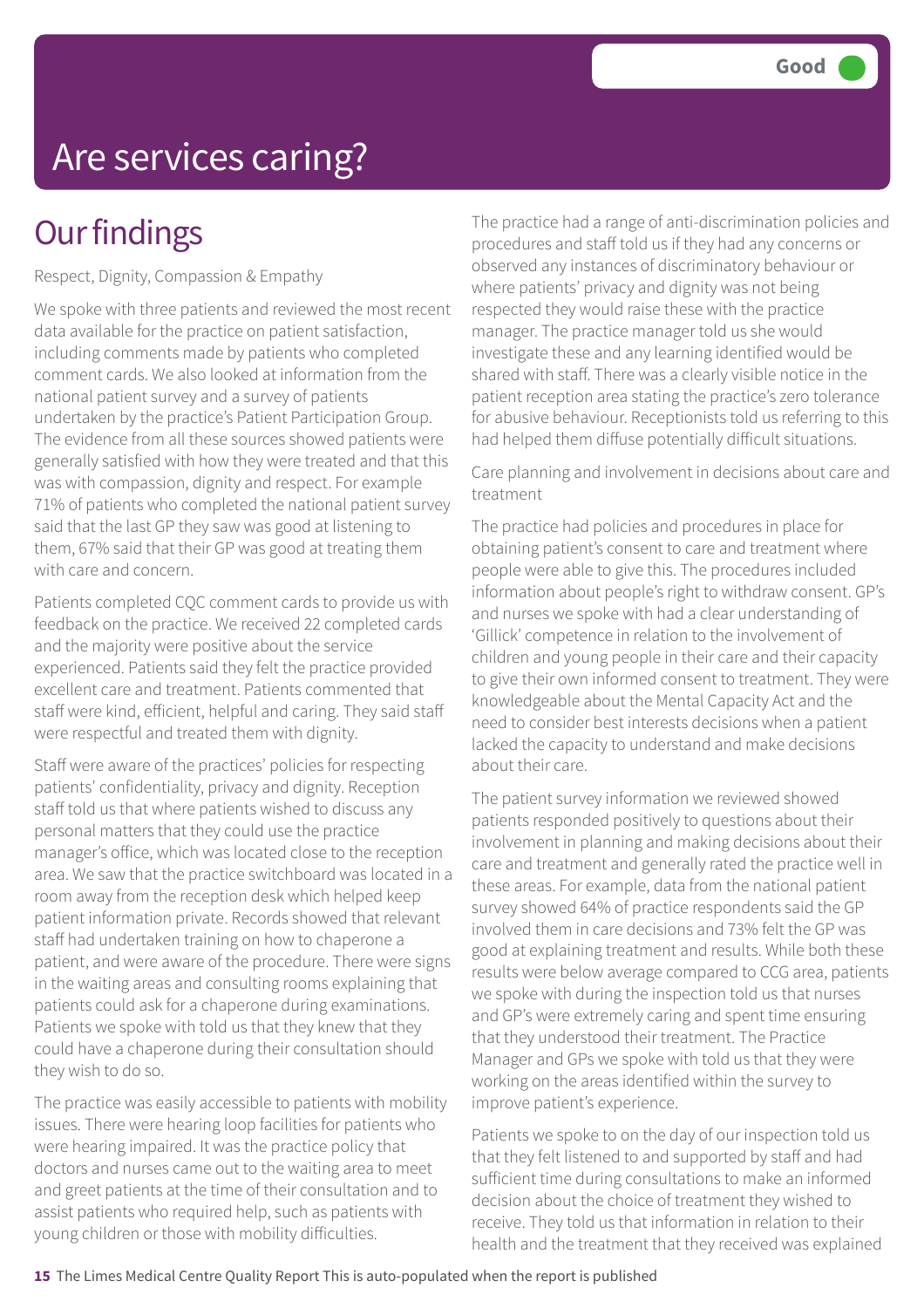### Are services caring?

to them in a way that they would understand. Patient feedback on the comment cards we received was also positive. The majority of the 22 patients who responded told us that they were happy with their involvement in their care and treatment.

Staff told us that translation services were available for patients who did not have English as a first language. We saw notices in the reception areas informing patents this service was available. Translation facilities were available on the practice's website.

Patient/carer support to cope emotionally with care and treatment

The practice had policies and procedures in place for identifying and support patients who voluntarily spent time looking after friends, relatives, partners or others, who needed help to live at home due to illness or disability. Patients who were carers for others were invited to complete a 'carers registration' so that they could be identified and provided with information and support to access local services and benefits designed to assist carers.

The practice had arrangements for obtaining patients' wishes for the care and treatment they received as they approached the end of their lives. Patients' wishes in respect of their preferred place to receive end of life care were discussed and doctors worked with other health care professionals and organisations to help ensure that patients' wishes were acted upon. Information was available about the support available to patients who were terminally ill and their carers and families. For example patients and carers were advised of the local hospice 24 hour helpline.

Staff told us families who had suffered bereavement were called by their usual GP. This call was either followed by a patient consultation the practice, or a home visit where this was more appropriate. There was a variety of written information available to advise patients and direct them to the local and nationally available support and help organisations.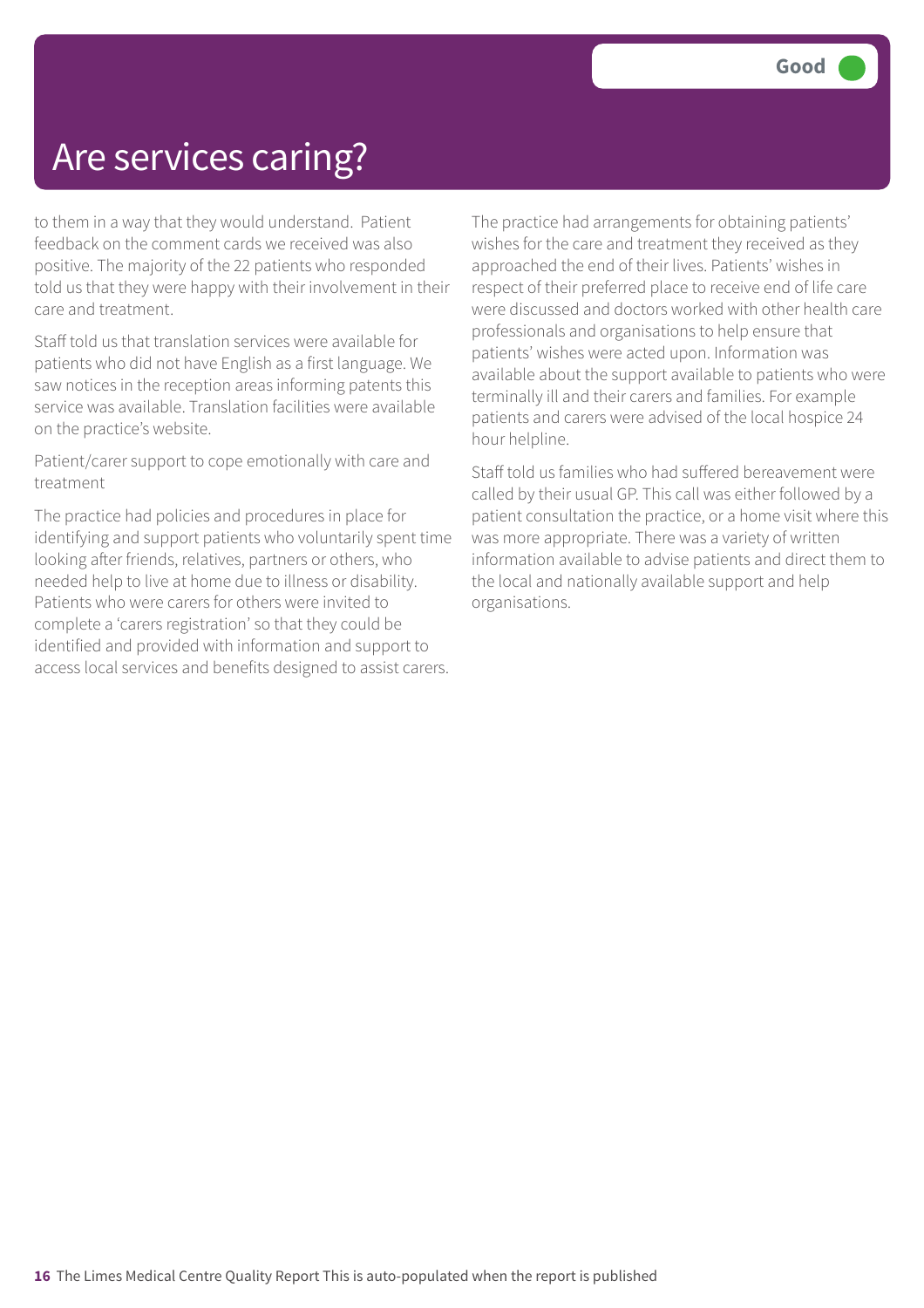# Are services responsive to people's needs? (for example, to feedback?)

## **Our findings**

Responding to and meeting people's needs

The practice understood and was responsive to the different needs of the population it served and acted on these to plan and deliver services. We saw that the practice monitored individual clinical capacity and this ensured they were able to meet patient needs. Appointment times were flexible to meet the needs of patients from the different population groups. Pre-bookable early morning and late evening appointments each evening were available. Home visits with GPs and nurses were available where patients were unable to attend appointments at the practice. We saw that on occasions the practice had provided Saturday morning appointments to meet the increased patient demand.

The practice had an active Patient Participation Group (PPG). These groups are made up of patient representatives and staff at the practice who work together to review and address issues so as to help improve patient's experiences. We spoke with two members of the PPG during our inspection. They told us that the practice was proactive in listening to and responding to patients views and suggestions for improvements. For example following a high number of comments about lengthy waiting times patients experienced when trying to get through to the practice by telephone the practice manager carried out an analysis of telephone calls. They found that the practice received in excess of 300 telephone calls per day. An analysis of the busiest times for telephone calls was carried out. As a result of the findings extra staff were employed to take calls during the busier periods and on days when the volume of telephone calls was high. The practice also introduced an online booking system. This allowed patients to book, cancel or reschedule appointments and reduced the need for patients to contact the practice by telephone. The practice manager reported that this system had improved the service provided to patients with over 700 patients per month using the online system and a reduction in patients using the telephone system to 350 patients per month using this to cancel or reschedule appointments.

Over 2% of the patient population were older people who lived in local care homes. The practice carried out weekly visits to treat and review patients in addition to visits made at the request of staff to review patients.

We found the practice had a high referral rate to diabetic specialist services. Nurses and GP's attributed this to the early detection of conditions through the health assessment and screening checks provided by the practice nurses. Patients told us, they were informed of their test results promptly and that the GP discussed the results with them if further treatment was required.

The practice used the national Gold Standards Framework for advanced planning in the care of patients who were receiving palliative care and treatment. A register of patients who were receiving palliative care was maintained and there were regular internal and multidisciplinary meetings to discuss patient and their families care and support needs. Patients who were carers were offered support through the carer's support group.

#### Tackling inequity and promoting equality

The practice understood and responded to the different needs of patients from different ethnic backgrounds and those who may be vulnerable due to social or economic circumstances. The practice manager told us that there were a number of patients from the travelling population who were provided services from the Nazeing branch surgery. They told us that staff were aware of the specific needs of these patients and that adaptations to the appointment system were in place with extended appointment times to provide routine screening and health checks when patients booked appointments or attended for same day appointments.

#### Access to the service

Staff at the practice understood the needs of the practice population and had developed an appointment system to meet the needs of patients from the different population groups. Details of the services available, how to book, change or cancel appointments were posted throughout the practice and displayed on the website. There were also arrangements in place to ensure patients received urgent medical assistance when the practice was closed. Information on the out-of-hours service was provided to patients.

Patients could access, change or cancel booked appointments via the practice 24 hour telephone booking system and through the practice website. Appointments were available from 8 am to 6.30 pm on weekdays. Pre-booked early morning and appointments from 7am on Tuesdays and Wednesdays; and late evening appointments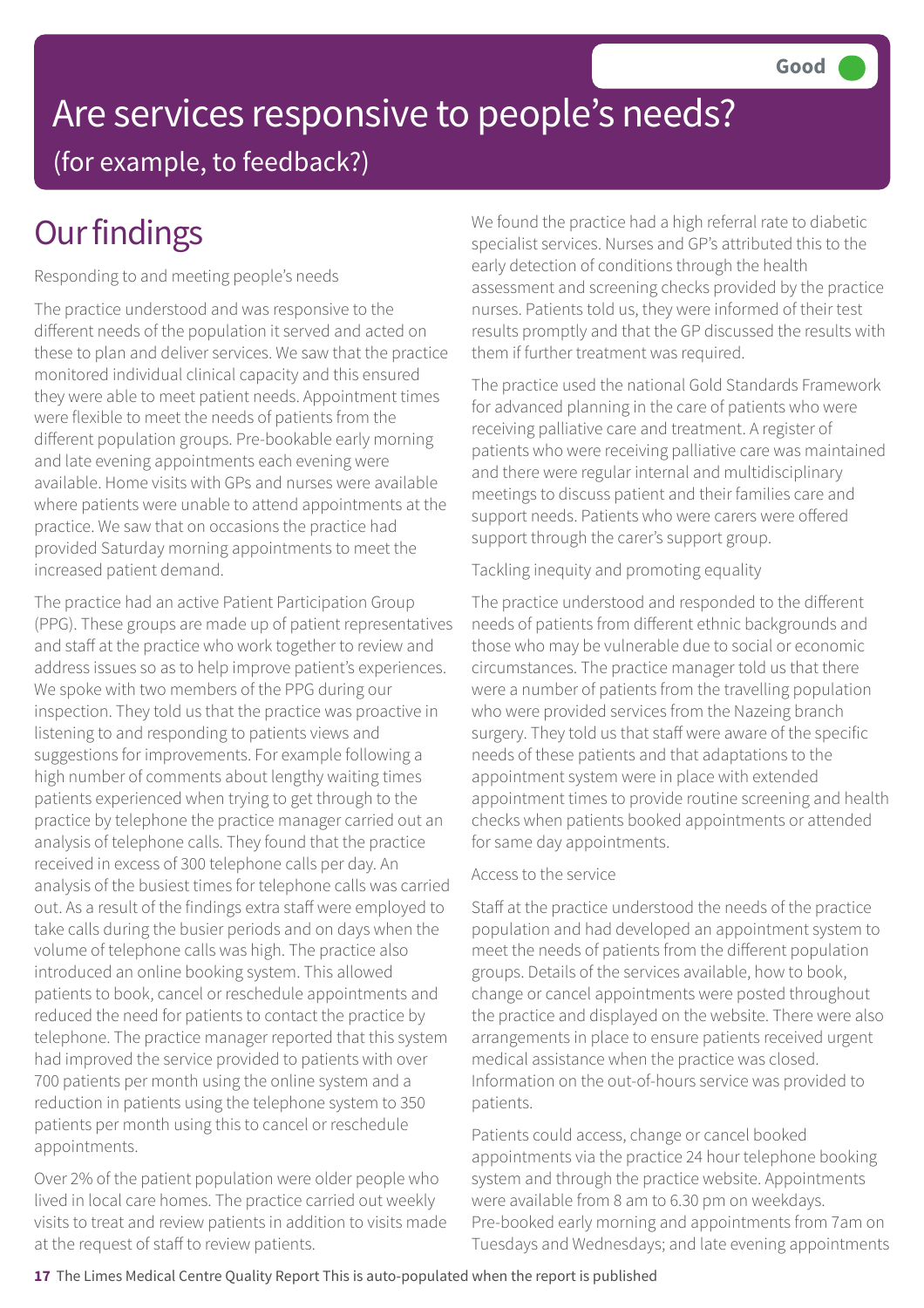### Are services responsive to people's needs? (for example, to feedback?)

up to 8pm on Mondays and Thursdays were available. The practice operated a non-clinical triage system for assessing and responding to the needs of patients with a new condition or a flare up of existing conditions. The reception staff asked a series of questions and patient responses were used to determine the most appropriate consultation with a GP or one of the practice nursing staff. Emergency appointments were available each day and the practice operated a duty doctor system so that all patients received a telephone consultation or a face-to-face appointment as needed.

The GPs and the practice manager told us that they had recently introduced 'remote access' systems whereby patients could send photographs of skin conditions such as skin rashes. The GP could then decide if an appointment, prescribed medicines or advice was required. They told us that they were also looking into providing consultation via SKYPE to facilitate patients who could not easily attend the practice for appointments.

Patients were generally satisfied with the appointments system. They confirmed that they could see a doctor on the same day if they needed to and they could see another doctor if there was a wait to see the doctor of their choice.

The practice was situated on the ground and first floor of the building with services for patients located on the ground floor. We saw that the waiting area was large enough to accommodate patients with wheelchairs and prams and allowed for easy access to the treatment and consultation rooms. Accessible toilet facilities were available for all patients attending the practice including baby changing facilities.

The majority of the practice population were English speaking patients. There were arrangements for supporting patients whose first language was not English. Written information and translation facilities were available in a variety of languages.

Listening and learning from concerns & complaints

The practice had a system in place for handling complaints and concerns. Their complaints policy is in line with recognised guidance and contractual obligations for GPs in England and there is a designated responsible person who handles all complaints in the practice.

There was clear written information available to patients, which described the complaints process and how they could make complaints and raise concerns. This information included details of the timelines for investigating and responding to complaints and concerns. This information was available within the practice and on the website. Patients were advised what they could do if they remained dissatisfied with the outcome of the complaint or the way in which the practice handled their concerns. The complaints information made reference to escalating complaints to the Parliamentary and Health Services Ombudsman, a free and independent service set up to investigate complaints that individuals have been treated unfairly or have received poor service from government departments and other public organisations and the NHS in England.

Staff were aware of these procedures and the designated person who handled complaints. Doctors, nurses and administrative staff told us that the practice had an open culture where they felt safe and able to raise concerns. They told us learning from complaints and when things went wrong was shared through meetings and that there were mechanisms in place for making improvements as needed to help minimise risks to patients.

We looked at 27 complaints received in the last twelve months and found these were investigated thoroughly and sensitively. All complaints whether written or verbal were recorded and investigated consistently in line with the practice's complaints procedures. Ongoing and recent complaints or concerns were discussed at regular staff meetings to help ensure that staff were aware of any issues and learning from complaints and concerns. Patients we spoke with confirmed that when they had cause to complain or raise concerns that these were dealt with promptly and thoroughly.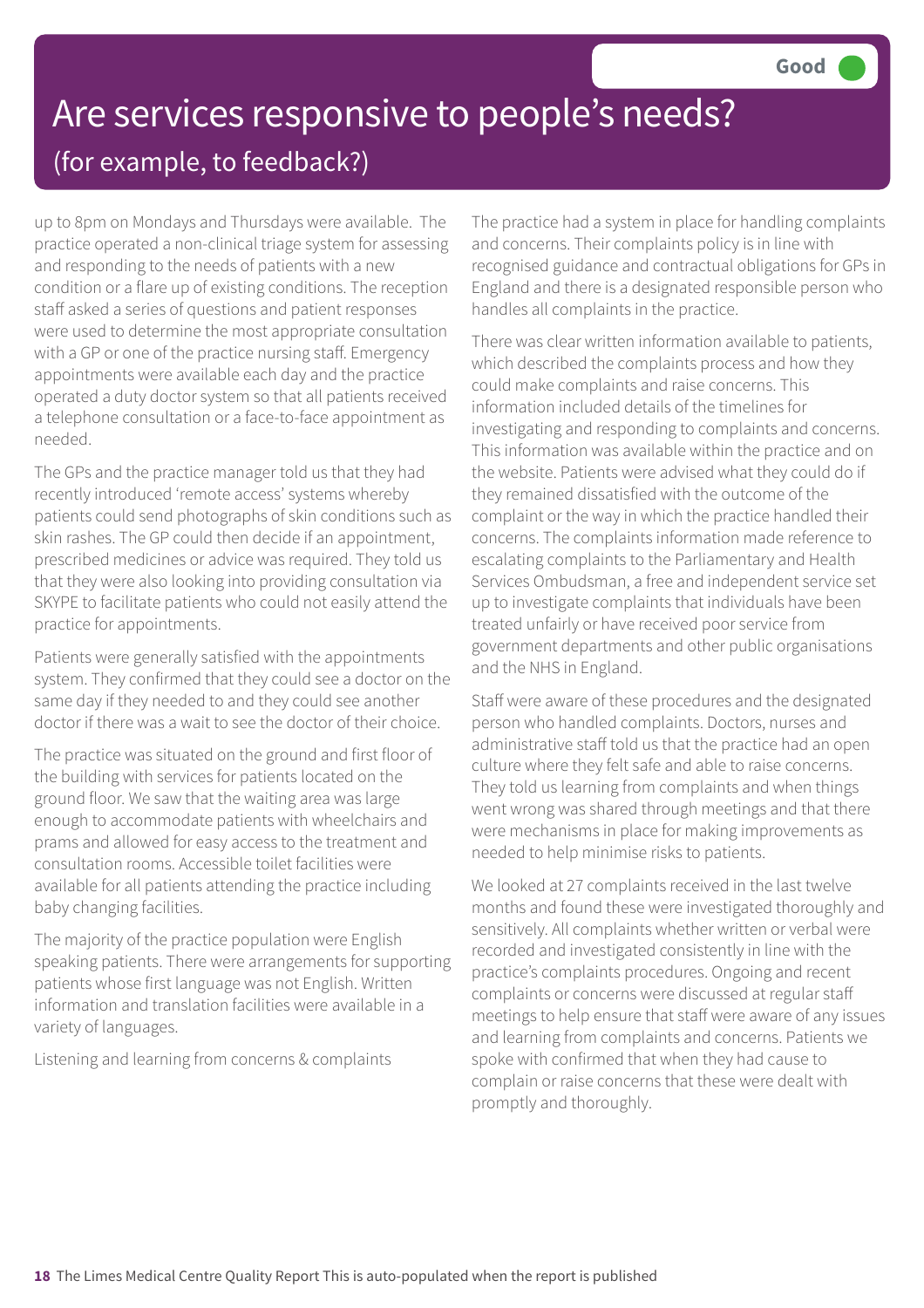### Are services well-led?

(for example, are they well-managed and do senior leaders listen, learn and take appropriate action)

### **Our findings**

#### Vision and Strategy

The Limes Medical Practice had a clear vision and strategy to deliver high quality care and promote good outcomes for patients. Staff we spoke with were aware of the vision, values and future plans for the practice. The practice promoted an ethos by which patients received high quality care and where they were in charge of their healthcare. Patients we spoke with confirmed that they were encouraged and supported to do so. The practice website included information about the practice ethos and policies.

The practice had clear leadership systems in place and a number of GPs and nurses took the lead in overseeing areas such as managing risks and improving quality and safety outcomes for patients. There were comprehensive risk assessments for clinical risks and other risks associated with the practice, including clinical practice, environment, equipment and staffing. We saw that all areas of risk were reviewed regularly.

The practice was active in focusing on outcomes in primary care. We saw that the practice had recognised where they could improve outcomes for patients and had made changes accordingly through reviews, audits and listening to staff and patients.

#### Governance Arrangements

There were arrangements in place to ensure the continuous improvement of the service and the standards of care. The policies and procedures were clear, up to date and accessible to staff. Staff told us there were clear leadership arrangements and everyone was aware of their roles and responsibilities within the team. The majority of staff had lead roles, these included infection control, palliative care, safeguarding, managing facilities and staff had oversight for procedures within the practice to help inform other staff and improve standards and safety.

There were clear policies and procedures in place, which underpinned clinical and non-clinical practices. Roles and responsibilities were clearly defined and identified. We saw evidence that processes and procedures were working and in practice. The practice had robust systems for monitoring and reviewing the delivery of patient care and treatment. A range of audits and checks were regularly carried out to ensure that patients were treated in safe and appropriate premises and that they received safe and high quality care and treatments.

Monthly clinical governance meetings were held between the GPs and the practice manager. During these meetings decisions about clinical issues were discussed and any outstanding issues were reviewed and where appropriate resolved. We saw that the arrangements for patient appointments were regularly discussed to see if these could be improved. Other regular staff meetings were held where the day to day business of the practice such as skill mix, safety issues, new initiatives and clinical matters were discussed. Meetings were recorded and we were able to see that decisions had been made and communicated effectively. Any actions arising from these meetings were clearly documented, allocated to staff for completion, and followed up at subsequent meetings.

We saw the practice had achieved an overall achievement of level two with the 'information governance (IG) toolkit'. The IG toolkit is an online system which allows NHS organisations and partners to assess themselves against department of health IG policies and standards. It also allows members of the public to view participating organisations' IG toolkit evaluations. Level two is a satisfactory achievement for primary care services using this toolkit.

#### Leadership, openness and transparency

We found the practice manager and partners held regular practice meetings and this included reviewing the register of all accidents/incidents and significant events which had taken place, including lessons learned from them. There were also ongoing checks of the safe running of the practice such as legionella testing, infection control monitoring and fire safety.

All staff we spoke with including trainee GPs told us that they felt very well supported within the practice. They told us that the practice was friendly and that the GP partners were supported and the practice was well managed.

The practice manager and clinicians were aware of the needs of the practice population and tailored the service to meet the needs of the local population groups. The clinical team had lead areas of responsibility as did each member